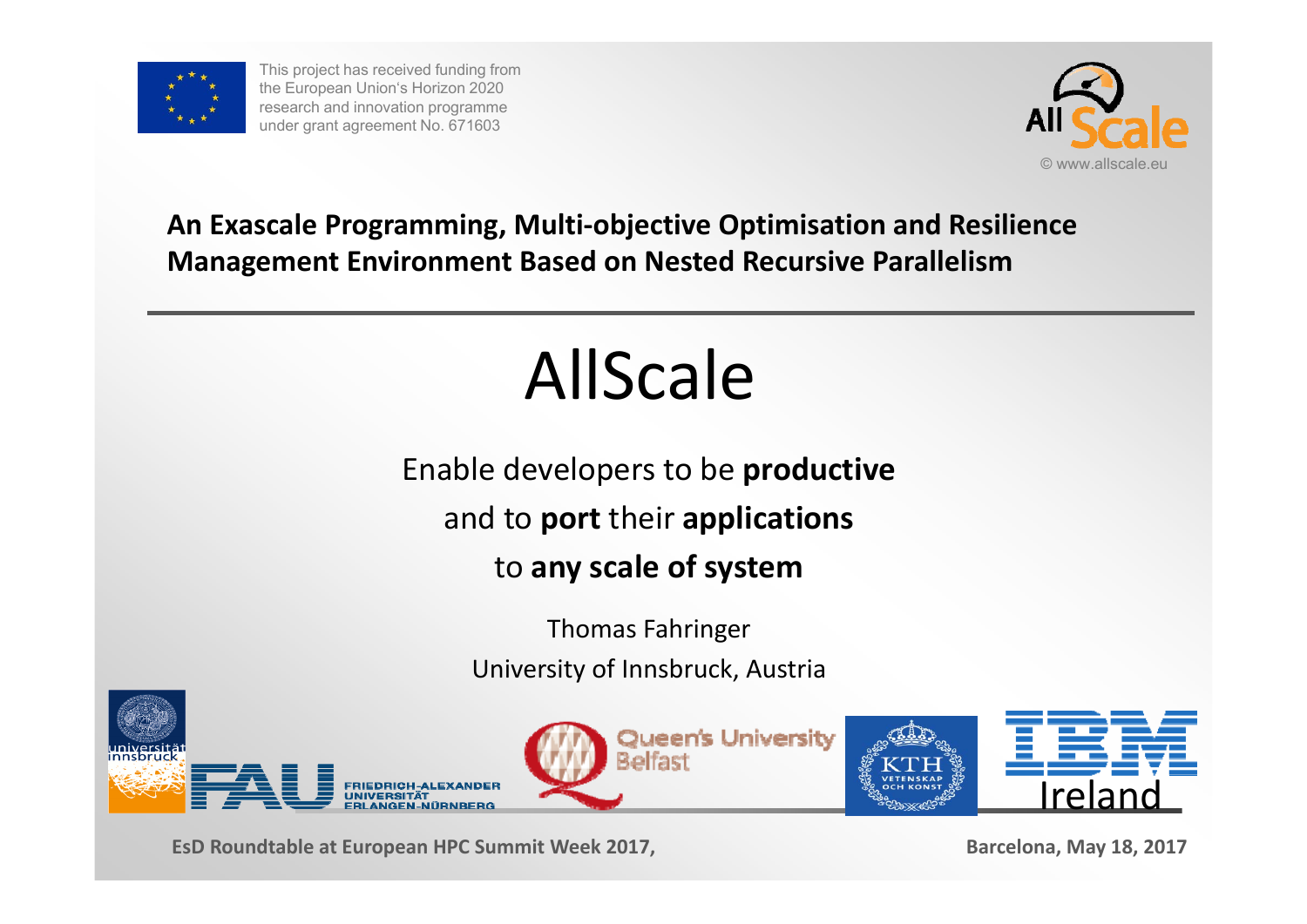# AllScale In <sup>a</sup> Nutshell



- • **Single high level API based on C++ templates close to the user problem**
	- User level API
		- High-level abstractions (e.g. n-body, stencil, branch‐and‐bound, linear algebra, monte carlo, dynamic programming)
		- •• Recursive data structures (e.g. grids, meshes, …)
	- Core API
		- • Generic function template for recursive parallelism
		- •• Set of recursive data structure templates
		- • Synchronization, control‐ and data‐flow primitives
- • **Aggressively exploits flexible and scalable parallelism**
	- nested recursive parallelism
	- supports small scale to extreme scale parallel architectures

#### •**Holistic compiler and runtime system**

- no information hiding/encapsulation between different SW layers
- maintains maximum information across SW stack

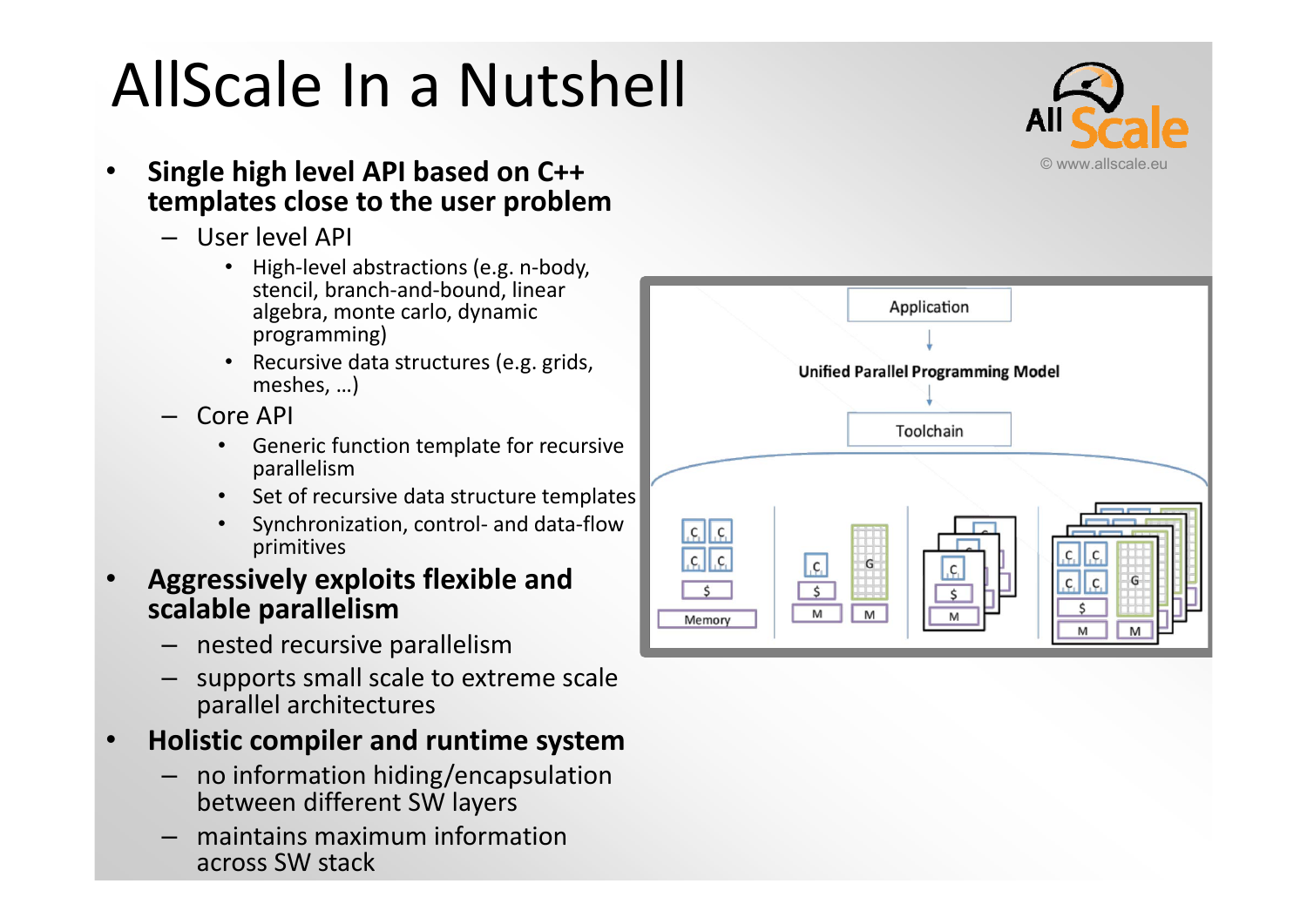

- AllScale API (TRL 4)
- AllScale source to source compiler (TRL 3)
- AllScale runtime system (TRL 5-6)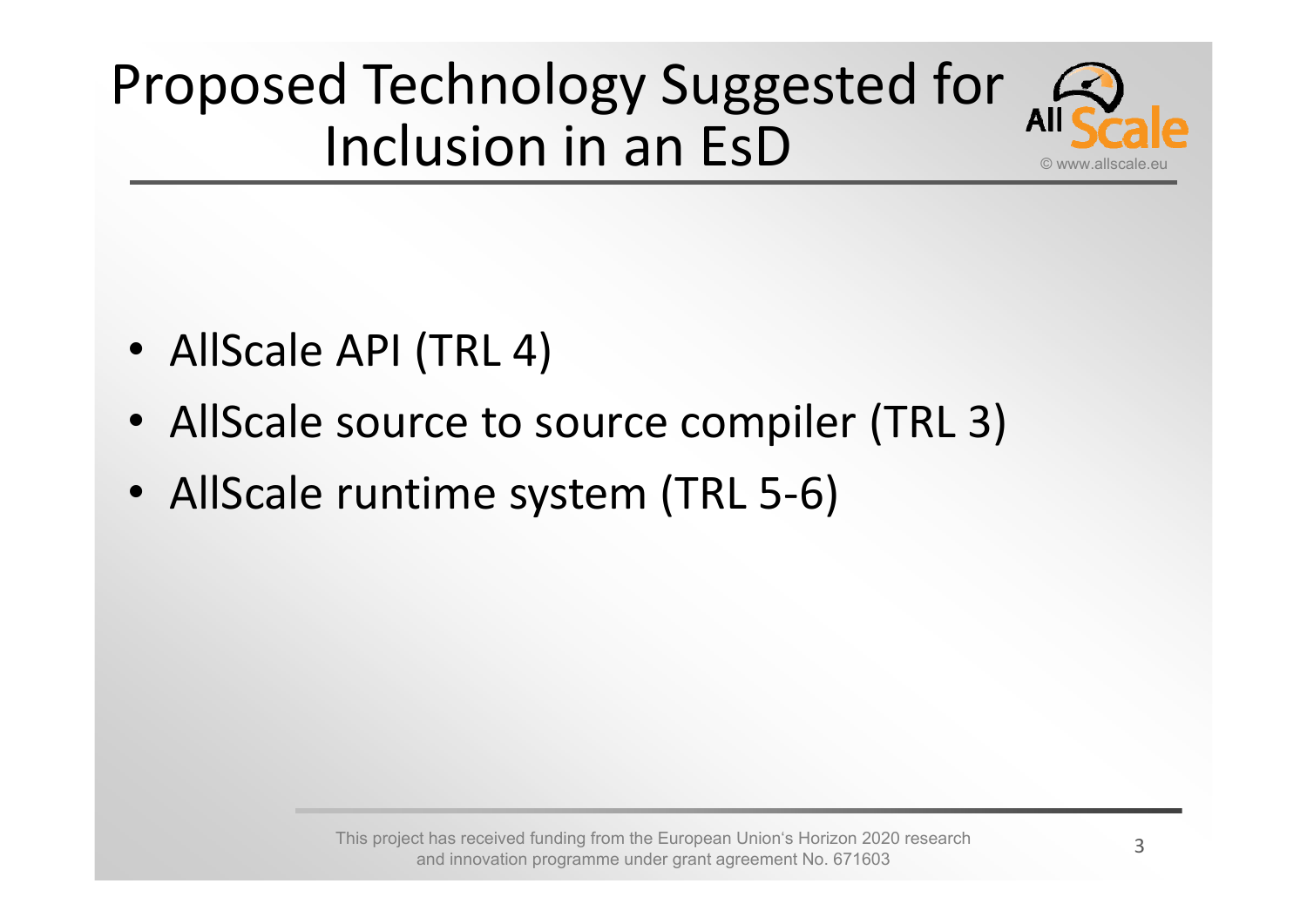## How to Use AllScaleTechnology for an EsD



- AllScale API based on C++ templates
- Existing codes to be parallelized must be re ‐implemented using the AllScale API
- AllScale API Implementations
	- standard tool chain
	- –AllScale toolchain (compiler and runtime system)
- Adjust AllScale runtime system for other toolchains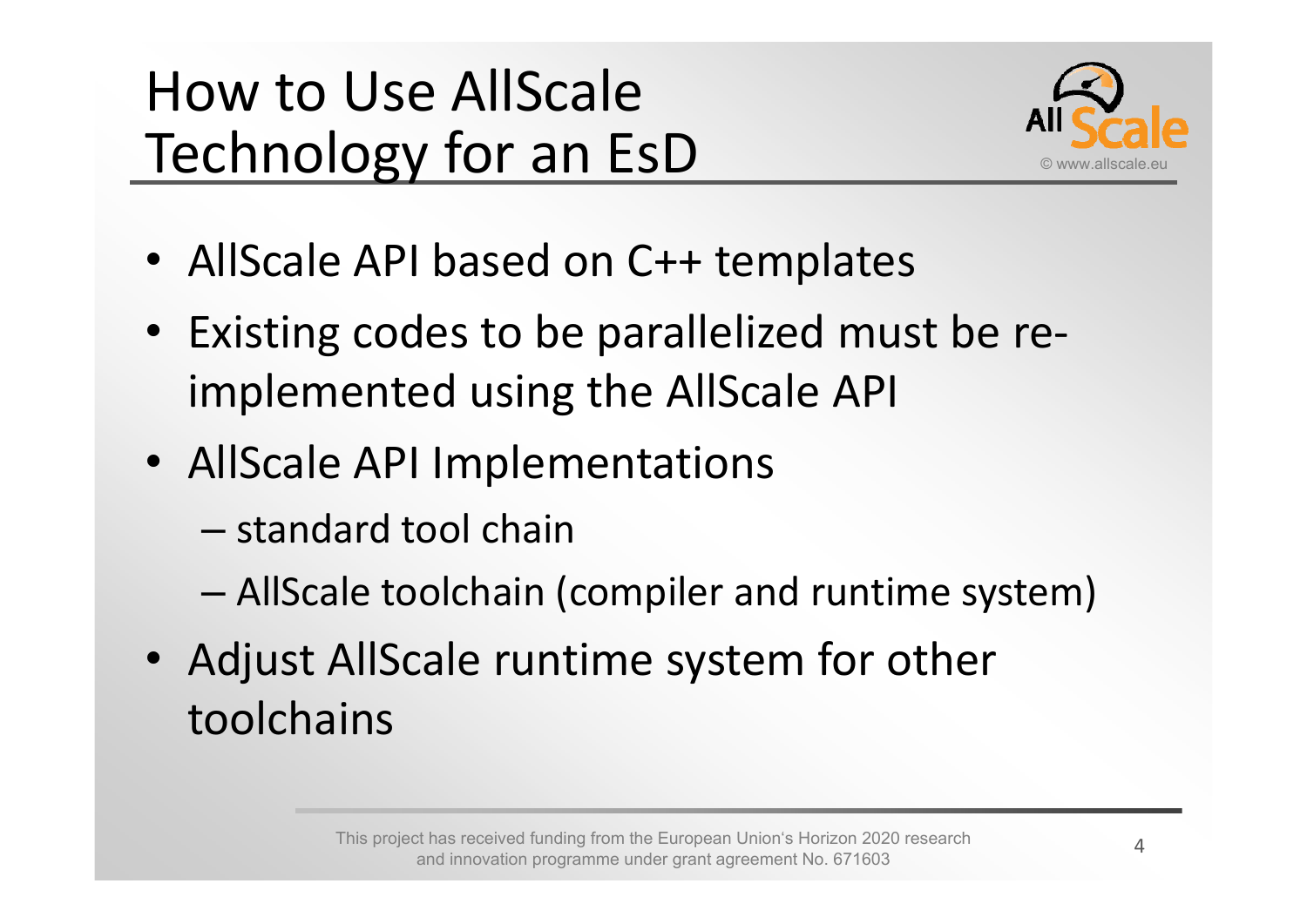#### AllScale Pre ‐ or co ‐requisite work for an EsD



- Existence of a functional complete application exhibiting sufficient potential for large scale parallel architectures.
- Existing codes must be re-implemented using the AllScale API
- Online performance monitoring for performance monitoring at scale.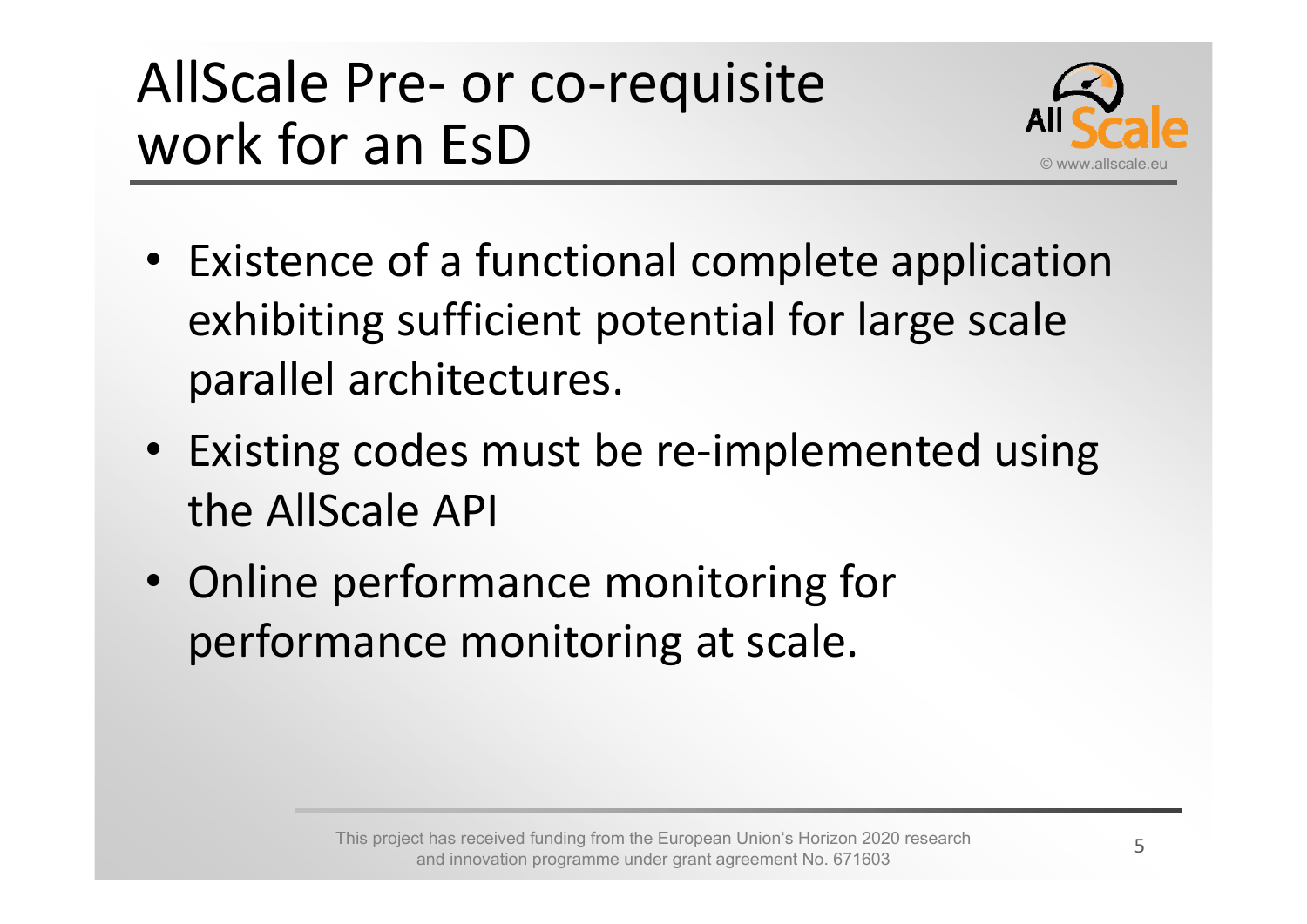## Additional work to makeAllScale ready for an EsD



- AllScale toolchain requires substantial engineering to reach TRL7 by the end of EsD:
	- –AllScale API and compiler: 72 PMs
	- –AllScale runtime system: 36 PMs